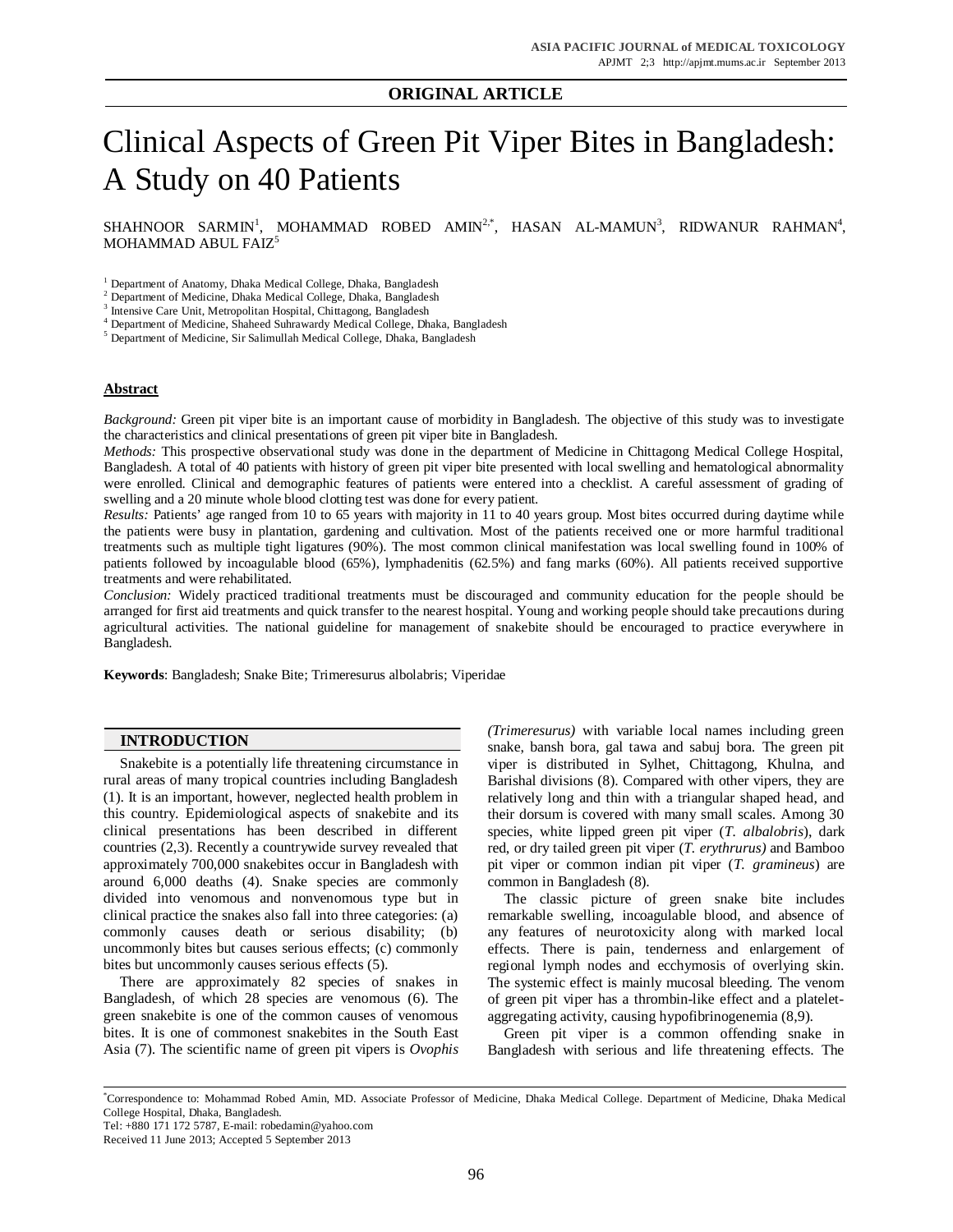aim of this study was to investigate the characteristics and clinical presentations of green pit viper bite in Bangladesh.

# **METHODS**

This prospective cross sectional observational study was conducted in the department of medicine of Chittagong Medical College Hospital between August 2000 and June 2001. A total of 40 patients following green pit viper bite with presence of local swelling and hematological abnormality were enrolled. Patients presented with neurological manifestations or without local swelling were excluded from the study. Any prior illness, limb swelling or injuries unrelated to snakebite event were also other criteria to exclude cases from the study.



**Figure 1.** 20 minute Whole Blood Clotting Test which shows incoagulable blood (copyright M. A. Faiz )

The offending snake was identified through patients' history and description of the snake, showing the picture of green pit viper to the victims, or through observation of corpse of the snake brought with the victim. After admission, a detailed history was taken and a thorough physical examination was done. Local examination was also done with attention to note fang marks, swelling, tenderness and blisters. Severity of local swelling was defined according to the highest level of swelling (Table 1). Five milliliter venous blood was obtained through aseptic measures and was sent immediately for bleeding time, clotting time, activated partial thromboplastin time and

prothombin time (PT). Russell's viper venom time was not done due to unavailability. Along with routine investigations, 20 minute whole blood clotting test (20 min WBCT) was performed for all patients (Figure 1). In perspective of Bangladesh, incoagulable blood is diagnostic of a viper bite and rules out an elapid bite.

All patients of green pit viper bite were treated conservatively. Blood transfusion was given when active uncontrollable bleeding was observed. Snake antivenom for green pit viper is not available in Bangladesh. Hence, actually no patient received any antivenom. The data including age, gender, location of bite and clinical manifestations were entered into a checklist. Data were analyzed by Epi Info software version 6 (CDC, Atlanta, GA, USA). Results are expressed as frequency and percentage.

# **RESULTS**

#### *Demographic features*

During the study period a total of 161 snakebite patients were admitted to Chittagong Medical College Hospital, out of which 73 cases were venomous bites. Among these venomous bites, 40 cases that the offending snake was green pit viper were included. The age of patients ranged from 10 to 60 years old. Most of the patients were between 10-40 years of age (70%) with a male to female ratio of 1.6:1 (Table 2).

#### *Characteristics of the event*

Regarding location of the event, all bites occurred outdoors. When time of bite was considered, most bites had occurred during day time with peak incidence between 9 to 12 a.m. (20 bites). Most of the patients were bitten by the green snakes during farming (57.5%) and 27.5% patients were bitten while walking. A total of 38 patients (95%) could see the snake, which out of them 37 patients gave the typical description and only one patient brought the dead snake. Almost all patients received some local pre-hospital treatments which out of them 36 (90%) cases received multiple tight tourniquets over the bitten limb (Figure 2). The bite site was mostly (70%) in the upper limbs (Table 2).

#### *Clinical manifestations*

On local examination, no fang marks could be detected in 16 cases. Among the patients with visible fang marks, 16 patients presented with two fang marks and inter-fang distance ranged from 3 to 15 mm. Six patients had multiple fang marks and 2 patients presented with only one fang mark. Blister and necrosis was present in 27.5% and 12.5%

# Grade Definition I Swelling is confined to the joint/joints adjacent to the wound II Swelling extends beyond the first adjacent joint/joints but not beyond the second III Swelling extends beyond the second joint but not the third IV Swelling extends beyond the third joint adjacent the wound

**Table 1.** Severity grading of swelling in snakebite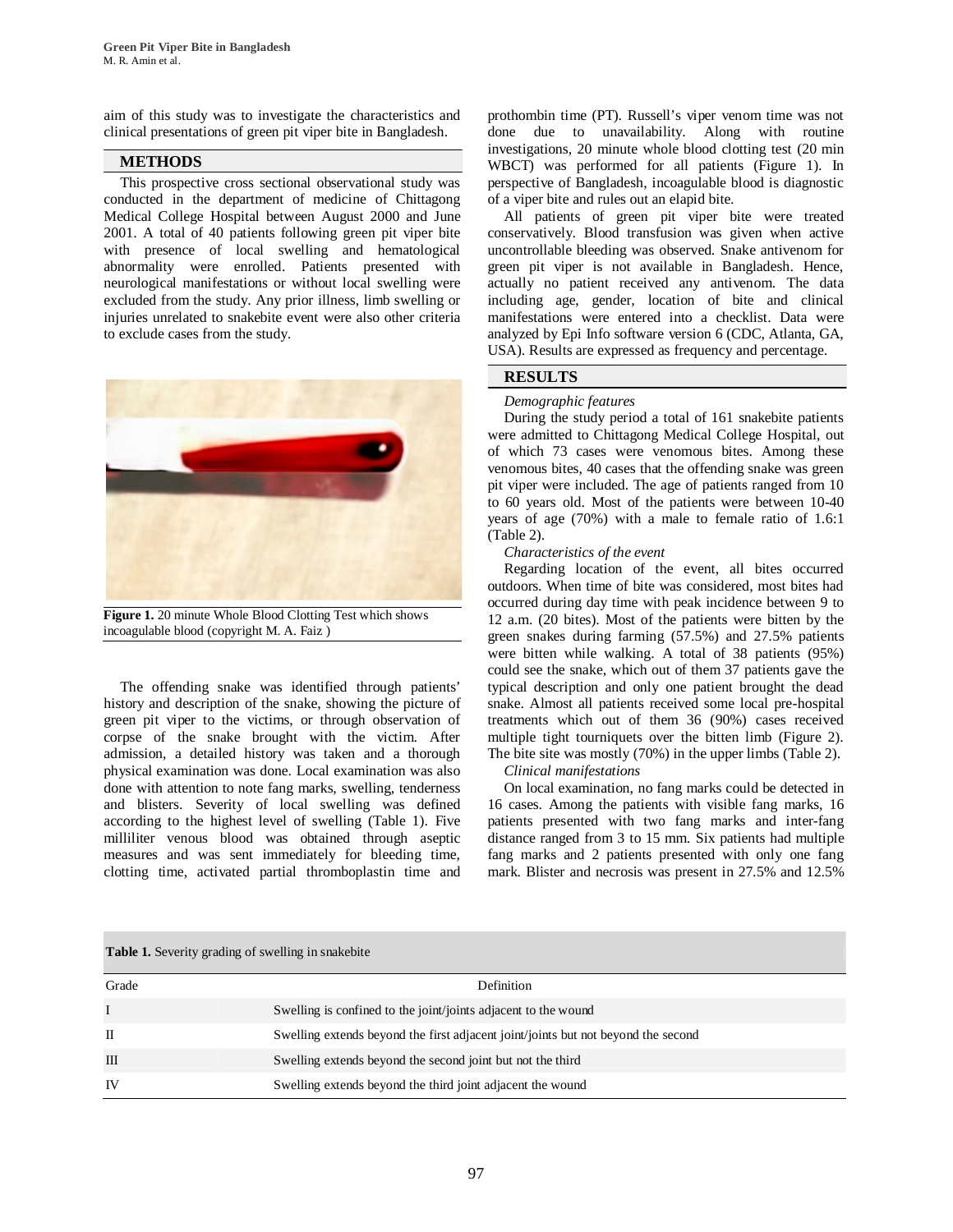cases, respectively. In 62.5% of cases, adjacent lymph nodes were palpable (Table 2).

All patients who were bitten by green pit viper in this study,

| Table 2. Demographic and clinical features of patients $(n = 40)$ |            |
|-------------------------------------------------------------------|------------|
|                                                                   | No. $(\%)$ |
| Age groups (years)                                                |            |
| $5-10$                                                            | 1(2.5)     |
| 11-20                                                             | 9(22.5)    |
| 21-30                                                             | 12(30)     |
| $31-40$                                                           | 7(17.5)    |
| 41-50                                                             | 6(15)      |
| 51-60                                                             | 4(10)      |
| > 60                                                              | 1(2.5)     |
| Location of bite                                                  |            |
| Upper limb                                                        | 28 (70)    |
| Lower limb                                                        | 8(20)      |
| Trunk                                                             | 2(5)       |
| Head and neck                                                     | 2(5)       |
| Local manifestations of the affected limb                         |            |
| Swelling                                                          | 40 (100)   |
| Lymphadenitis                                                     | 25(62.5)   |
| Fang marks                                                        | 24 (60)    |
| <b>Blister</b>                                                    | 11(27.5)   |
| Evidence of local necrosis                                        | 5(12.5)    |
| Hemorrhagic blister                                               | 2(5)       |
| Normal temperature                                                | 10(25)     |
| Warmth of the limb                                                | 28 (70)    |
| Coldness of the limb                                              | 2(5)       |
| Grading of local swelling                                         |            |
| Grade I                                                           | 13 (32.5)  |
| Grade II                                                          | 18 (45)    |
| Grade III                                                         | 7(17.5)    |
| Grade IV                                                          | 2(5)       |
| <b>Systemic Manifestations</b>                                    |            |
| Incoagulable blood (increased WBCT)                               | 26(65)     |
| Neutrophilia                                                      | 20(50)     |
| Thrombocytopenia                                                  | 6(15)      |
| Prolonged PT                                                      | 3(7.5)     |

presented with local swelling, of which 32.5% presented with grade I and 45% with grade II swelling (Table 1). There were no features of systemic bleeding in the patients. Only 1 patient presented with subconjunctival hemorrhage. Most of the patients (55%) presented with incoagulable blood on admission, being evidenced by positive 20 WBCT. Four patients presented with negative WBCT on admission although became positive later on. Regarding laboratory investigations, 50% of patients had neutrophilic leukocytosis. Thrombocytopenia was present in 15% and prolonged PT was present in 7.5% of patients.

*Treatments and outcomes*

For all patients, the bitten limb was immobilized. Antibiotics were administered for 39 patients. Thirty-two patients received tetanus prophylaxis and surgical wound care was done for 3 patients. Blood transfusion was required for one patient only. All patients survived after treatment in hospital. Full recovery was achieved in 39 patients. Only one patient suffered from sequel of massive swelling and necrosis. Discharge from hospital was possible within three days for most victims except three subjects who required hospitalization for more than 7 days. Seven patients came for follow up after 14 days and they were completely recovered with no residual sequel.

#### **DISCUSSION**

Snakebite is an important medical emergency in Bangladesh and Asia Pacific region (6,10). Green pit viper is an important cause of snakebite morbidity (6,7). Clinical presentations include local effects and hemorrhagic diathesis (7). All patients in this study presented with swelling which most of them had grade I of swelling. .These are very much consistent with other studies in Bangladesh and Thailand where 100% of patients were presented with local swelling mostly grade I and grade II (9,11). More than half of the patients in this study presented with the regional lymphadenitis which were tender and firm. The mechanism of this complication can be explained by the venom injected at the subcutaneous tissue stimulating the immune system (5).

In this study, 15% of patients had thrombocytopenia which was lower than snakebite victims in northeast Iran (10). Moreover, most of our patients (65%) presented with incoagulable blood. This is consistent with the study by Hutton et al. who found development of incoagulable blood in more than half of the patients (7). The 20 min WBCT is simple method to help the diagnosis of green pit viper bite easier. Green snake bite mostly causes hemorrhagic diathesis and lacks neurotoxic effects, and thus it can be easily differentiated from elapidae bites in Bangladesh. The pathogenesis of hemorrhage is rather multifaceted. It results from vessel wall damage exacerbated by venom coagulants or anti-coagulants and thrombocytopenia (12,13). In fact, the green pit viper bite is a model of combined coagulopathy (14). In this study, among the laboratory examinations, the commonest abnormal finding during the first few days post-bite was mild to moderate leucocytosis with neutrophilia (50% of patients). The study by Mitrakul also showed similar findings (9).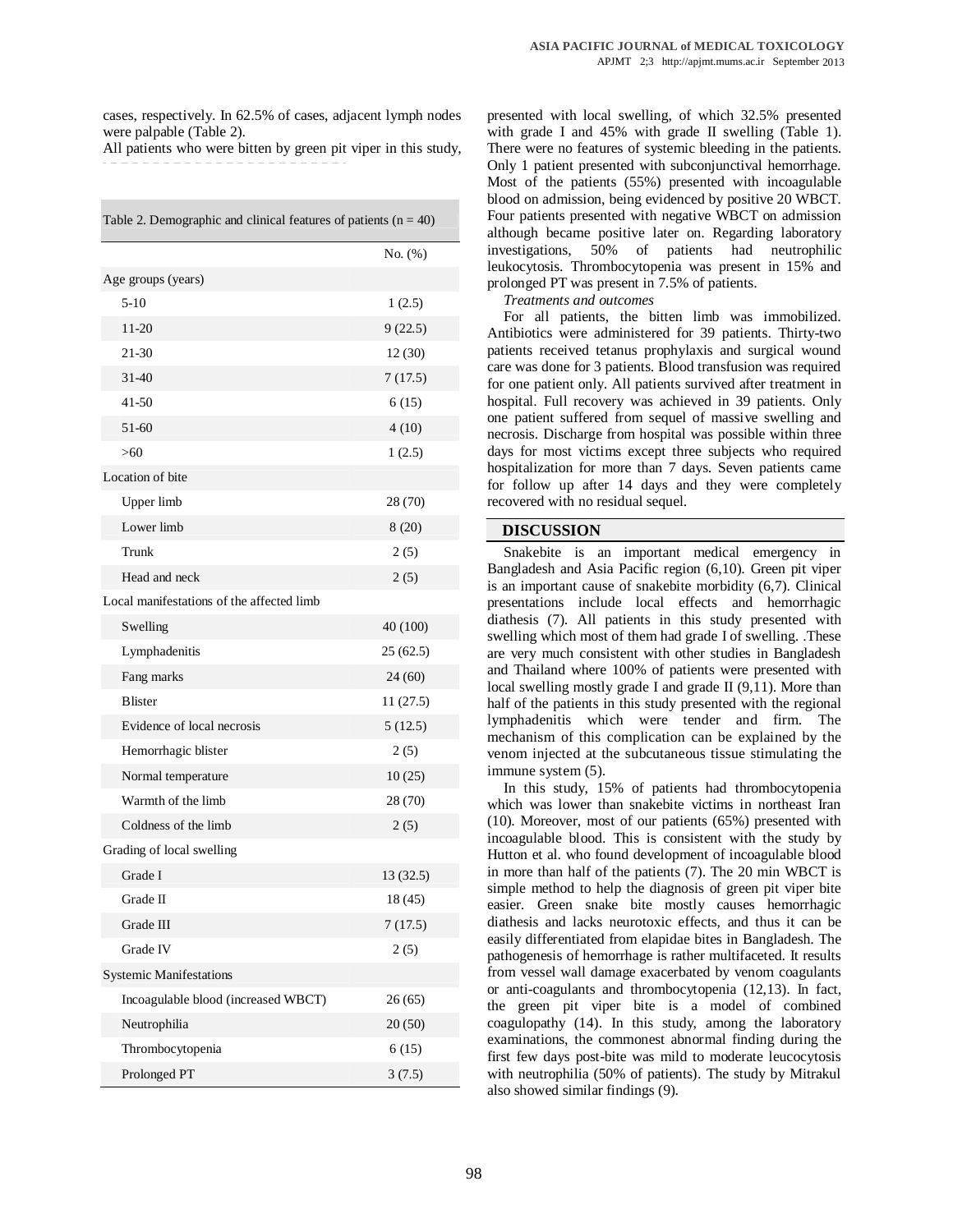

In the current study, it was observed that most of the patients were between 10 to 40 years old, which is consistent with the studies done in Thailand and Bangladesh (15-17). This indicates that young and active individuals of the society are mostly bitten by the snakes. The people in the village are very much exposed to this threat due to their working environment and playing habits. Male predominance in the study is also similar to the studies by Dadpour et al. and Faiz et al. which is suggestive of the special risk of outside activity especially during cultivating and harvesting seasons (10,17).

In this study, most of the cases were initially treated by some traditional methods mainly by the 'ojhas'. This may be due to common beliefs that direct most people to seek traditional healing at the first step (6). All patients received multiple tight tourniquets within a few minutes after bite. This indicates that general population of our country use tourniquets inappropriately even in harmful ways by fastening multiple (rather than single) very tight ligatures with harmful materials. Incision in the bite area is dangerous particularly in pit viper bite due to a possible coagulation abnormality (12,13). Making incisions near the bite site which can be followed by uncontrollable local hemorrhage is currently opposed anywhere due to its deleterious effects including gangrene, infection and hemorrhage (1,5). However, this intervention was done for one-third of cases in this study with one patient who became moderately anemic due to excessive hemorrhage. Therefore, these unscientific traditional methods should be strongly discouraged because they cause more harms than benefit.

## **CONCLUSION**

This study gives an idea about the classical presentation of green pit viper bite in Bangladesh which is similar to other reports of neighboring countries. Since snakebite is an occupational problem, it has therefore important implications for the nation and economy of the country. Young and working people should take some precautions during agricultural activities. Moreover, the widely practiced traditional treatments for snakebite must be discouraged and public education should be arranged to train ideal emergency treatments and quick transfer of patients to the nearest healthcare facility. A 20 min WBCT should be practiced in every healthcare facility for each snakebite victim. The national guideline for management of snakebite should be encouraged to practice everywhere in Bangladesh.

# **ACKNOWLEDGEMENTS**

The authors would like to thank all victims of green pit viper bite who cooperated in this study

#### **Conflicts of interest:** None to be declared **Funding and support:** None

#### **REFERENCES**

- Warrell DA. Clinical toxicology of snakebite in Asia. In: Meier J, White J, editors. Handbook of clinical toxicology of animal venoms and poisons. Boca Raton, FL: CRC Press; 1995. pp. 493-594.
- 2. Hervey AL, Barfaraz A, Thomus E, Faiz MA, Preston S, Harris JB. Screening of snake venoms for neurotoxic and myotoxic effects using simple in vitro preparations from rodents and chicks. Toxion 1994;32(3):257-65.
- 3. Barfaraz A, Harvey AL. The use of the chick biventer cervicis preparation to assess the protective activity of six international reference antivenoms on the neuromuscular effects of snake venoms in vitro. Toxicon 1994 Mar;32(3):267-72.
- 4. Rahman R, Faiz MA, Selim S, Rahman B, Basher A, Jones A, et al. Annual incidence of snake bite in rural bangladesh. PLoS Negl Trop Dis 2010 Oct 26;4(10):e860.
- 5. WHO/SEARO Guidelines for the clinical management of snake bites in the Southeast Asian region. Southeast Asian J Trop Med Public Health 1999;30 Suppl 1:1-85.
- 6. Mondal RN, Chowdhury FR, Rani M, Mohammad N, Islam MM, Haque MA, et al. Pre-Hospital and Hospital Management Practices and Circumstances behind Venomous Snakebite in Northwestern Part of Bangladesh. Asia Pac J Med Toxicol 2012 Dec;1(1):18-21.